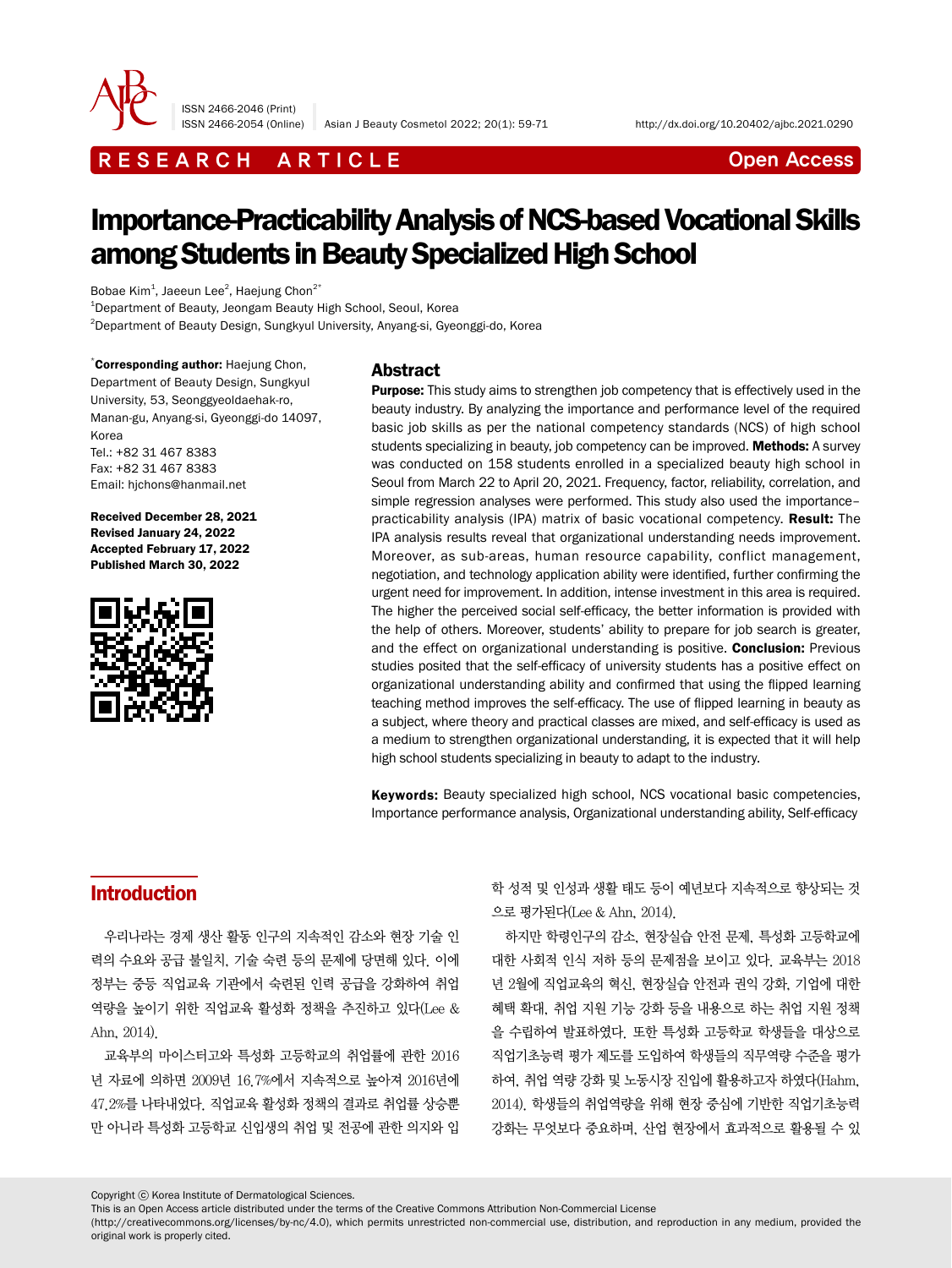는 기술을 기반으로 직무역량을 강화해야 할 것이다(Hahm & Eun, 2014).

직업기초능력이란 모든 직업인에게 공통으로 요구되는 기본적인 능력 및 자질을 의미하며, National Competency Standards (NCS, 국가직무 능력표준)의 핵심으로 직무수행 능력과 직업기초 능력을 포 함한 개념을 말한다. 이러한 직업기초능력과 NCS는 밀접한 상호 관 계를 맺고 있으며, 성공적인 직업 생활을 영위하는 데 있어 직업기초 능력의 중요성이 강조되고 있다 $(Kim et al., 2012)$ . 학교의 직무능 력 개발 수업이 산업 현장 수요와 차이가 발생하고 있어 NCS를 기반 으로 하는 직무 교육의 필요성이 더욱 요구되고 있다(Kim & Park, 2017).

본 연구에서는 미용 특성화 고등학생을 대상으로 NCS에 기반하여 직업기초능력의 중요도와 실행도를 분석하고자 한다. 중요도란 직업 기초능력에 대해 학생들이 실제 현장 직무를 수행하는 데 있어서 중 요하다고 인식하는 정도를 말하며, 실행도란 직업기초능력 활동이 실제로 현장에서 실행되고 있다는 인식 정도를 의미하는 것을 말한 다. 이러한 직업기초능력 중요도와 실행도에 관하여 공업계열 특성 화 고등학교 학생을 대상으로 연구한 것으로 Lee & Lee (2013)이 있 다. 그리고 Park & Hwang (2009)의 연구에서는 특성화 고등학생을 대상으로 한 직업기초능력 진단 도구를 개발하여 진단하였고, Hahm & Eun (2014)는 마이스터고와 특성화 고등학교에서 실시되는 직업 기초능력 평가 중 문제해결 능력을 현장 교사와 산업체에서의 중요 도와 직업기초능력을 조사하여 타당도를 분석하였다. 미용 전공 대 학생을 대상으로 한 Mo (2020)의 연구에서 직업기초능력이 전공 만 족도와 미용 지속 의사에 영향을 미치는지 검증하였고, Oh (2020)에 서 미용 전공 대학생을 대상으로 분야별 직업기초능력의 직무에 대한 인식과 취업 준비 행동의 차이를 보았다. 그러나 미용 전공의 특성 화 고등학교 학생들을 대상으로 직업기초능력에 관한 선행 연구로는 Park et al. (2019)뿐으로 매우 미미한 실정이다.

이에 본 연구에서는 미용 특성화 고등학교 학생들의 직업기초능력 에 대한 중요도와 실행도 인식에 관한 조사 및 분석을 통하여 유지해 야 할 영역을 확인하여 지속적인 유지와 강화를, 개선해야 할 영역을 확인 후 집중적인 투자로 개선방안을 찾고자 한다. 이러한 분석과 방 안 제시를 통하여 실제로 미용 산업 현장에서 효율적으로 활용될 수 있는 기술을 기반으로 특성화 고등학교 학생들의 직무역량을 강화하 는 데 도움이 될 것을 기대한다.

### **Methods**

### 1. 연구문제

첫째, 미용 특성화 고등학교 학생이 인식하는 직업기초능력의 중 요도와 실행도는 어떠한가?

둘째, 미용 특성화 고등학교 학생이 인식하는 직업기초능력 하위

영역의 중요도와 실행도는 어떠한가?

셋째, 미용 특성화 고등학교 학생의 직업기초능력에 대한 중요도-실행도를 분석하였을 때 유지해야 할 영역과 개선해야 할 영역은 무 엇인가?

넷째, 미용 특성화 고등학교 학생의 직업기초능력 하위 영역에 대 한 중요도-실행도를 분석하였을 때 유지해야 할 영역과 개선해야 할 영역은 무엇인가?

### 2. 연구대상 및 자료수집

 본 연구는 2021년 3월 22일부터 2021년 4월 20일까지 서울에 소 재한 미용 특성화 고등학교에 재학 중인 학생 158명을 대상으로 조 사를 하였다.

#### 3. 측정도구

질문지 구성은 인구 통계학적 특성 3문항, 직업기초능력 영역으로 의사소통 능력 5문항, 수리능력 4문항, 자기개발 능력 3문항, 자원관리 능력 4문항, 대인관계 능력 5문항, 기술능력 영역 3문항, 조직이해 능 력 4문항으로 총 31개의 문항으로 선행연구를 바탕으로 구성하였다.

#### 4. 자료분석방법

본 연구를 위해 수집된 자료는 Statistical Package for Social Science (SPSS V. 21; IBM, USA)을 사용하여 분석하였다. 연구 대 상자의 인구 통계학적 특성을 확인하기 위해 빈도 분석을 실시하였 다. 직업기초능력의 중요도와 실행도에 대한 신뢰도는 Cronbach's α 의 계수로 판단하였으며, 중요도와 실행도 차이를 파악하기 위해 백 분율, 평균과 표준편차, 카이제곱 검정(χ²–test), 기술 통계분석을 이 용하여 분석하였다. 또 연구 대상자의 직업기초능력의 중요도-실행 도를 사분면 매트릭스를 통해 시각화하였다.

### **Results**

#### 1. 연구대상자의 인구통계학적 특성

연구 대상자의 인구 통계학적 특성을 살펴본 결과는 Table 1과 같 다. 성별은 '남학생' 31.6%, '여학생' 68.4% 이었으며, '1학년' 41.8%, '2학년' 36.1%, '3학년' 22.2% 이었다. 취업 희망 분야로는 '기타'가 24.1%, '헤어미용' 22.8%, '피부미용' 19.0%, '메이크업' 17.7%, '네일 미용' 16.5% 순으로 조사되었다.

#### 2. 미용 특성화 고등학교 학생의 직업기초능력의 중요도와 실행도

미용 특성화 고등학교 학생의 직업기초능력의 중요도와 실행도를 살펴본 결과는 Table 2와 같다. 직업기초능력 중요도 전체의 평균은 4.02로, '자원관리 능력'(M=4.23), '기술 능력(M=4.17)', '조직이해 능력(M=4.07)', '대인관계 능력(M=4.03)', '의사소통 능력(M=3.92)',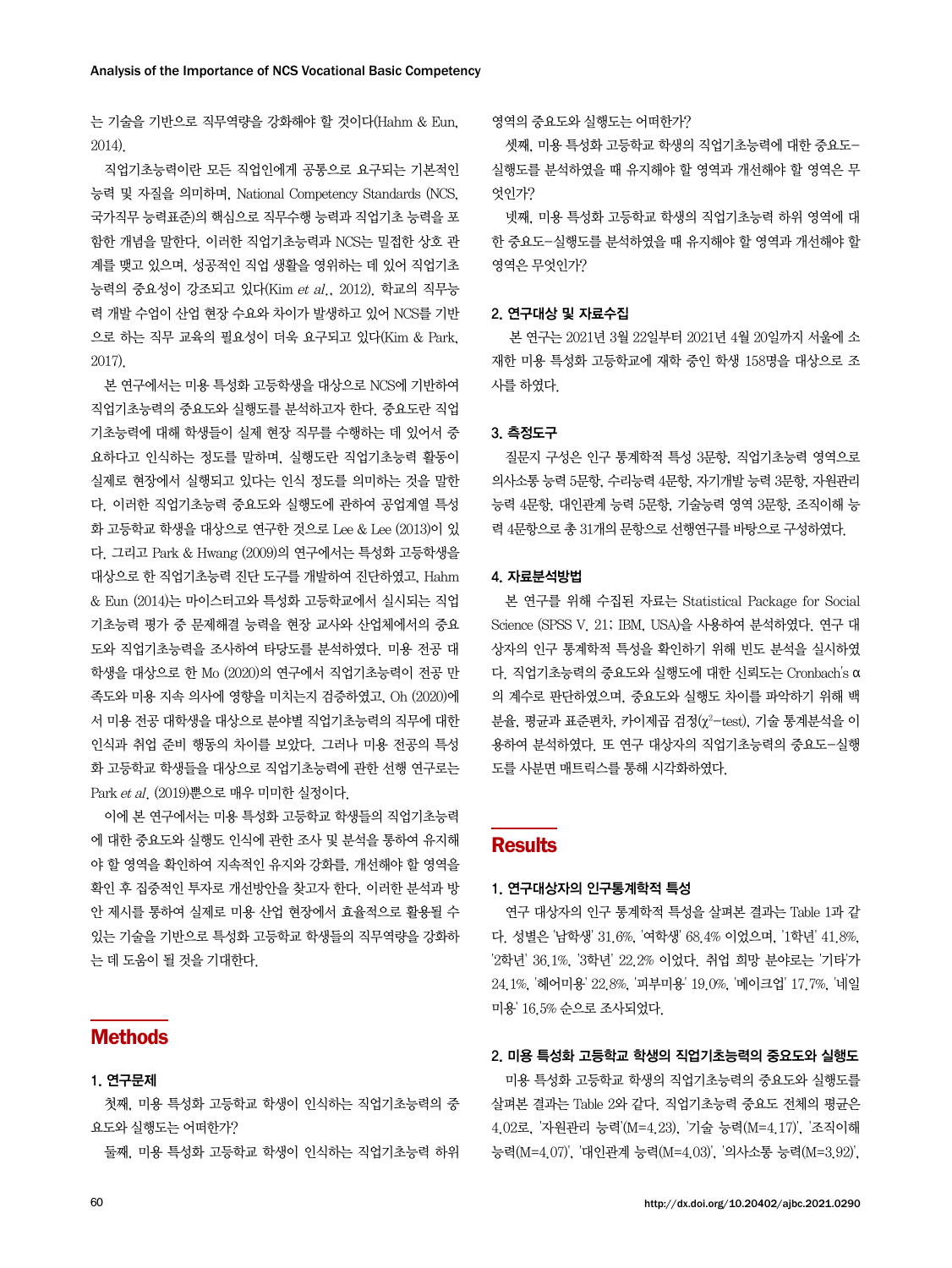'자기개발 능력(M=3.92)', '수리능력(M=3.82)' 순으로 중요도를 인 식하였고, 실행도의 전체 평균은 2.70으로 '기술능력(M=2.90)', '자 기개발 능력(M=2.78)', '자원관리 능력(M=2.76)', '대인관계 능력 (M=2.74)', '의사소통 능력(M=2.72)', '조직이해 능력 (M=2.69)', '수 리능력(M=2.39)' 순으로 실행도를 인식하였다. 미용 특성화 고등학 교 학생의 직업기초능력 중요도에 비해서 실행도 인식이 낮게 나타난 것을 볼 수 있었다.

### 3. 미용 특성화 고등학교 학생의 직업기초능력 하위영역의 중요도 와 실행도

미용 특성화 고등학교 학생의 직업기초능력 하위 영역의 중요도 와 실행도 결과는 Table 3과 같다. 의사소통능력 영역에서 '의사표 현 능력'(M=4.06), '기초 외국어 능력' (M=4.00) 순으로 중요도가 높 았고, '경청능력'(M=2.79), '의사표현 능력'(M=2.75) 순으로 실행도 가 높게 나타났다. 수리능력 영역에서 '도표분석 능력'(M=3.99), ' 기초연산 능력' (M=3.82) 순으로 중요도가 높았으며, '기초통계 능 력'(M=2.54), '도표작성 능력'(M=2.51) 순으로 실행도가 높게 나타났 다. 자기개발능력 영역에서 '자아인식 능력'(M=3.94), '자기관리 능

### Table 1. Demographic characteristics of course components

력'(M=3.92) 순으로 중요도가 높았고, '경력개발 능력'(M=2.88), '자 아인식 능력'(M=2.74) 순으로 실행도가 높게 나타났다. 자원관리능 력 영역에서 '시간관리 능력'(M=4.39), '인적자원관리 능력'(M=4.19) 순으로 중요도가 높았고, '예산관리 능력'(M=2.85), '시간관리 능 력'(M=2.79) 순으로 실행도가 높게 나타났다. 대인관계능력 영역 에서 '갈등관리 능력'(M=4.13), '협상능력'(M=4.12) 순으로 중요도 가 높았으며, '고객 서비스 능력'(M=2.96), '팀웍능력'(M=2.72) 순 으로 실행도가 높게 나타났다. 기술능력 영역에서 '기술선택 능 력'(M=4.34), '기술적용 능력'(M=4.15) 순으로 중요도가 높았고, '기 술이해 능력'(M=3.08), '기술선택 능력'(M=2.96) 순으로 실행도가 높 게 나타났다. 조직이해능력 영역에서 '조직체제 이해 능력'(M=4.16), '업무이해 능력'(M=4.09) 순으로 중요도가 높았고, '조직체제 이해 능 력'(M=2.76), '국제감각'(M=2.75) 순으로 실행도가 높게 나타났다.

### 4. 미용 특성화 고등학교 학생의 직업기초능력의 중요도와 실행도 의 차이

미용 특성화 고등학교 학생의 직업기초능력의 중요도와 실행도 의 차이를 살펴본 결과는 Table 4와 같다. 직업기초능력에서 중요도

| Classification      |             | Frequency (N) | Percentage (%) |
|---------------------|-------------|---------------|----------------|
| Gender              | Male        | 50            | 31.6           |
|                     | Female      | 108           | 68.4           |
| Grade               | 1 Grade     | 66            | 41.8           |
|                     | 2 Grade     | 57            | 36.0           |
|                     | 3 Grade     | 35            | 22.2           |
|                     | Hair beauty | 36            | 22.8           |
|                     | Skin care   | 30            | 19.0           |
| Field of employment | Nail art    | 26            | 16.5           |
|                     | Make-up     | 28            | 17.7           |
|                     | Other       | 38            | 24.0           |
| Total               |             | 158           | 100.0          |

#### Table 2. The importance and performance of basic vocational competencies of beauty specialized high school students

| Classification                   |                              |      | Importance | Performance |      |
|----------------------------------|------------------------------|------|------------|-------------|------|
|                                  |                              | M    | S.D.       | M           | S.D. |
| Vocational basic<br>competencies | Communication skills         | 3.92 | 0.49       | 2.72        | 0.33 |
|                                  | Numeracy                     | 3.82 | 0.89       | 2.39        | 0.46 |
|                                  | Self-development ability     | 3.92 | 0.59       | 2.78        | 0.51 |
|                                  | Resource management ability  | 4.23 | 0.55       | 2.76        | 0.41 |
|                                  | Interpersonal skills         | 4.03 | 0.64       | 2.74        | 0.49 |
|                                  | <b>Technical ability</b>     | 4.17 | 0.68       | 2.90        | 0.40 |
|                                  | Organizational understanding | 4.07 | 0.64       | 2.69        | 0.59 |
|                                  |                              | 4.02 | 0.49       | 2.70        | 0.27 |

M, mean; S.D., standard deviation.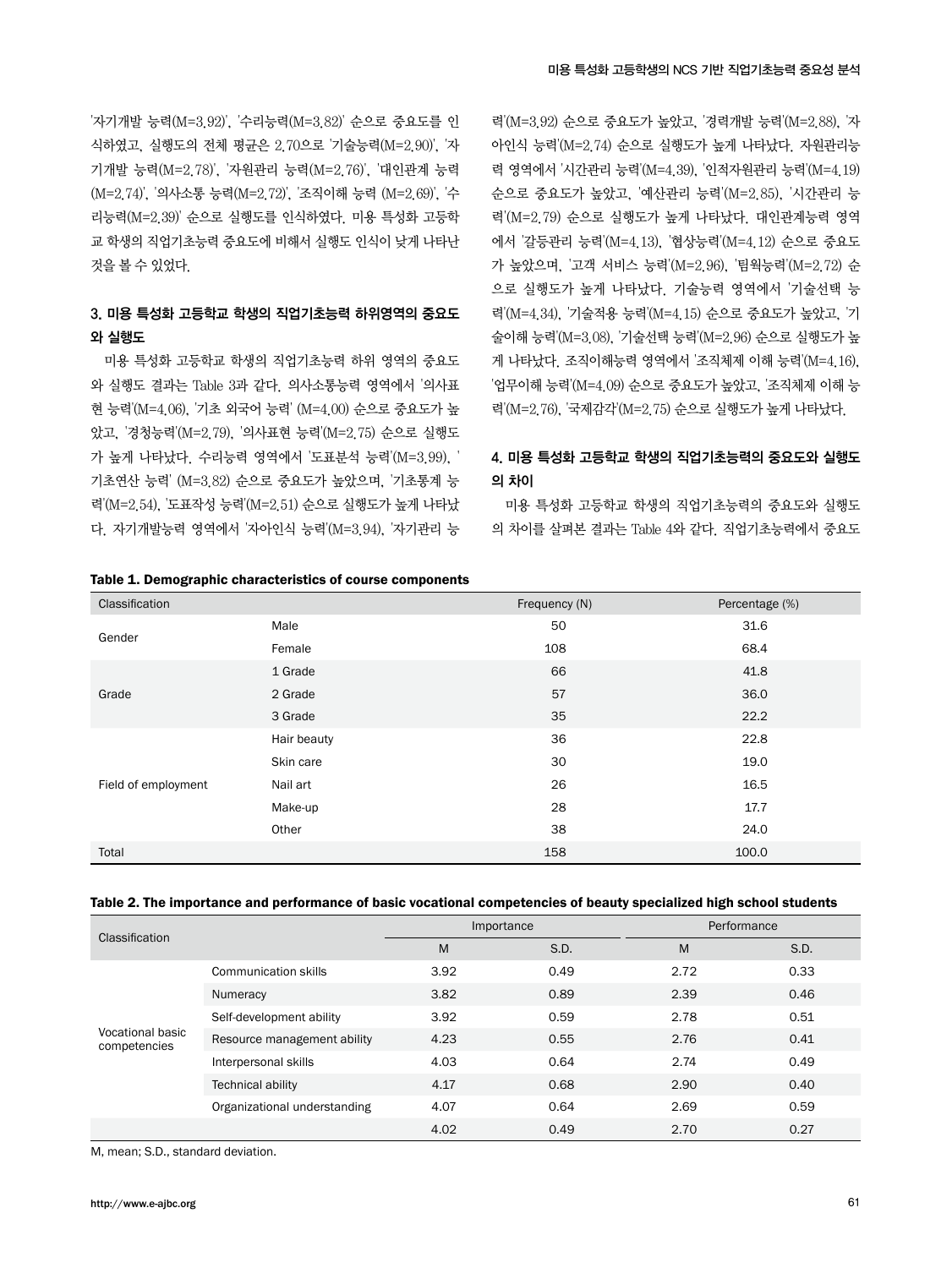(M=4.02)가 실행도(M=2.70) 보다 평균 1.32 더 높았다(t=43.421,  $p(0.001)$ . 하위 영역을 보았을 때 의사소통 능력은 중요도  $(M=3.92)$ 가 실행도(M=2.72)보다 평균 1.20 더 높았고(t=32.255, p<0.001). 수리능력은 중요도(M=3.82)가 실행도(M=2.39) 보다 평균 1.44 더 높았으며(t=20.080, p<0.001), 자기개발 능력은 중요도(M=3.92)가 실행도(M=2.78)보다 평균 1.14 더 높았다(t=21.143, p<0.001). 자 원관리 능력은 중요도(M=4.23)가 실행도(M=2.76)보다 평균 1.47 더 높았고(t=32.818, p<0.001), 대인관계 능력은 중요도(M=4.03)가 실행도(M=2.74) 보다 평균 1.30 더 높았다(t=29.798, p<0.001). 기 술능력은 중요도(M=4.17)가 실행도(M=2.90) 보다 평균 1.27 더 높 았으며(t=23.090, p<0.001), 조직이해 능력은 중요도(M=4.07)가 실 행도(M=2.69)보다 평균 1.38 더 높았다(t=28.633, p<0.001).

### 5. 미용 특성화 고등학교 학생의 직업기초능력의 중요도-실행도 사분면 매트릭스

미용 특성화 고등학교 학생의 직업기초능력에 대한 중요도와 실행 도 평균을 기준으로 영역별로 사분면 매트릭스화 하였다. 직업기초능 력의 중요도-실행도 사분면을 살펴본 결과는 Table 5와 같으며, 사분 면 매트릭스는 Figure 1과 같다.

1사분면은 직업기초능력에 대한 중요도와 실행도가 모두 높게 인식 된 강점 영역으로 자원관리 능력, 대인관계 능력, 기술능력으로 나타났 으며, 이 영역에 대한 지속적인 유지 관리를 통하여 강점으로 더욱 강 화시켜 나가야 함을 의미한다. 2사분면은 직업기초능력에 대한 중요도 는 높은 반면 실행도가 낮게 인식된 약점으로 조직이해 능력으로 나타 났으며, 집중적인 개선 노력이 필요함을 의미한다. 3사분면은 직업기

|  |  | Table 3. The importance and performance of basic competencies sub-area among beauty specialized high school students |  |
|--|--|----------------------------------------------------------------------------------------------------------------------|--|
|  |  |                                                                                                                      |  |

| Classification              |                                             |      | Importance | Performance |      |
|-----------------------------|---------------------------------------------|------|------------|-------------|------|
|                             |                                             | M    | S.D.       | M           | S.D. |
|                             | Document comprehension ability              | 3.78 | 0.63       | 2.64        | 0.58 |
|                             | Document writing ability                    | 3.88 | 0.59       | 2.69        | 0.52 |
| Communication<br>skills     | Listening ability                           | 3.88 | 0.87       | 2.79        | 0.61 |
|                             | Ability to express                          | 4.06 | 0.81       | 2.75        | 0.53 |
|                             | Basic foreign language skills               | 4.00 | 0.81       | 2.72        | 0.64 |
|                             | Basic arithmetic ability                    | 3.82 | 0.99       | 2.22        | 0.61 |
|                             | Basic statistical ability                   | 3.82 | 1.09       | 2.54        | 0.63 |
| Numeracy                    | Chart analysis ability                      | 3.99 | 1.15       | 2.28        | 0.69 |
|                             | Charting ability                            | 3.67 | 1.15       | 2.51        | 0.70 |
|                             | Self-awareness ability                      | 3.94 | 0.90       | 2.74        | 0.79 |
| Self-development<br>ability | Self-management ability                     | 3.92 | 0.77       | 2.73        | 0.65 |
|                             | Career development ability                  | 3.91 | 0.76       | 2.88        | 0.62 |
|                             | Time management skills                      | 4.39 | 0.63       | 2.79        | 0.72 |
| Resource<br>management      | Budget management ability                   | 4.18 | 0.80       | 2.85        | 0.63 |
| ability                     | Material resource management capability     | 4.16 | 0.74       | 2.72        | 0.59 |
|                             | Human resource management ability           | 4.19 | 0.74       | 2.68        | 0.67 |
|                             | Teamwork ability                            | 4.01 | 0.82       | 2.72        | 0.60 |
|                             | Leadership ability                          | 3.97 | 0.84       | 2.72        | 0.83 |
| Interpersonal<br>skills     | <b>Conflict Management Ability</b>          | 4.13 | 0.86       | 2.69        | 0.70 |
|                             | Negotiating ability                         | 4.12 | 0.69       | 2.59        | 0.67 |
|                             | Customer service ability                    | 3.93 | 0.81       | 2.96        | 0.65 |
|                             | Technical understanding ability             | 4.02 | 0.78       | 3.08        | 0.69 |
| <b>Technical ability</b>    | Skill selection ability                     | 4.34 | 0.68       | 2.96        | 0.48 |
|                             | Technical understanding                     | 4.15 | 0.91       | 2.66        | 0.51 |
|                             | International sense                         | 4.00 | 0.76       | 2.75        | 0.76 |
| Organizational              | Organizational system understanding ability | 4.16 | 0.84       | 2.76        | 0.70 |
| understanding               | Management understanding ability            | 4.04 | 0.77       | 2.54        | 0.82 |
|                             | Work understanding ability                  | 4.09 | 0.77       | 2.73        | 0.88 |

M, mean; S.D., standard deviation.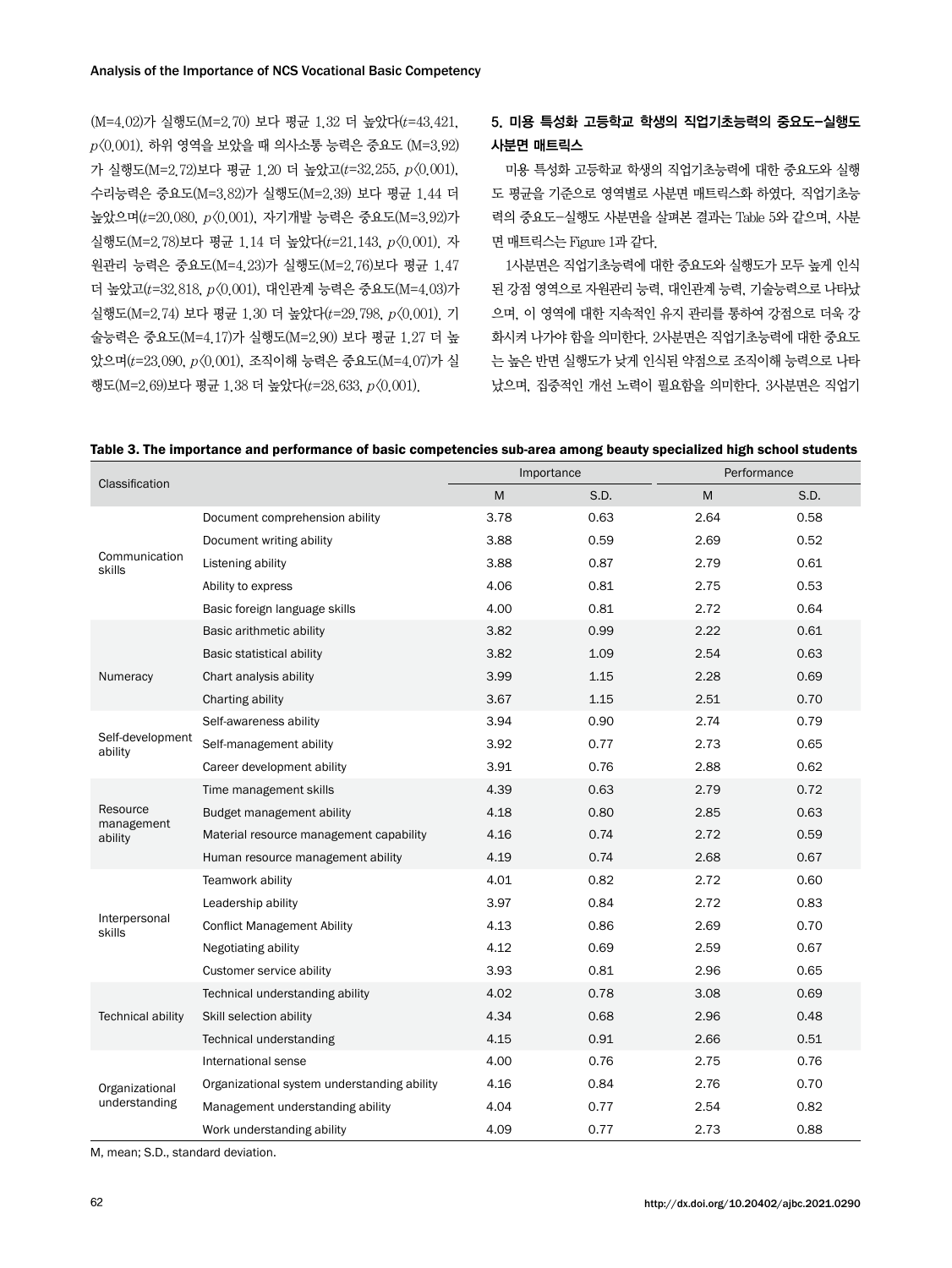

#### Figure 1. Basic vocational competencies of beauty specialized high school students: Importance–performance quadrant matrix.

Quadrant 1: Areas to be maintained, meaning that both importance and implementation are high

Quadrant 2: Areas for intensive improvement, high importance but low performance

Quadrant 3: Low-priority, meaning areas with low importance and performance

Quadrant 4: Areas of over-effort, indicating the degree to which the status is maintained because of low importance but high execution

| <b>Classification</b>            |                              | Importance |      | Performance |      | Importance-<br>performance |      | $\chi^2(\rho)$       |  |
|----------------------------------|------------------------------|------------|------|-------------|------|----------------------------|------|----------------------|--|
|                                  |                              | M          | S.D. | M           | S.D. | M                          | S.D. |                      |  |
| Vocational basic<br>competencies | Communication skills         | 3.92       | 0.49 | 2.72        | 0.33 | 1.20                       | 0.47 | 32.255***<br>(0.000) |  |
|                                  | Numeracy                     | 3.82       | 0.89 | 2.39        | 0.46 | 1.44                       | 0.90 | 20.080***<br>(0.000) |  |
|                                  | Self-development ability     | 3.92       | 0.59 | 2.78        | 0.51 | 1.14                       | 0.68 | 21.143***<br>(0.000) |  |
|                                  | Resource management ability  | 4.23       | 0.55 | 2.76        | 0.41 | 1.47                       | 0.56 | 32.818***<br>(0.000) |  |
|                                  | Interpersonal skills         | 4.03       | 0.64 | 2.74        | 0.49 | 1.30                       | 0.55 | 29.798***<br>(0.000) |  |
|                                  | <b>Technical ability</b>     | 4.17       | 0.68 | 2.90        | 0.40 | 1.27                       | 0.69 | 23.090***<br>(0.000) |  |
|                                  | Organizational understanding | 4.07       | 0.64 | 2.69        | 0.59 | 1.38                       | 0.61 | 28.633***<br>(0.000) |  |
|                                  |                              | 4.02       | 0.49 | 2.70        | 0.27 | 1.32                       | 0.38 | 43.421***<br>(0.000) |  |

### Table 4. The difference between importance and performance among beauty specialized high school students

 $\overline{f^{**}p}$ <0.001; M, mean; S.D., standard deviation.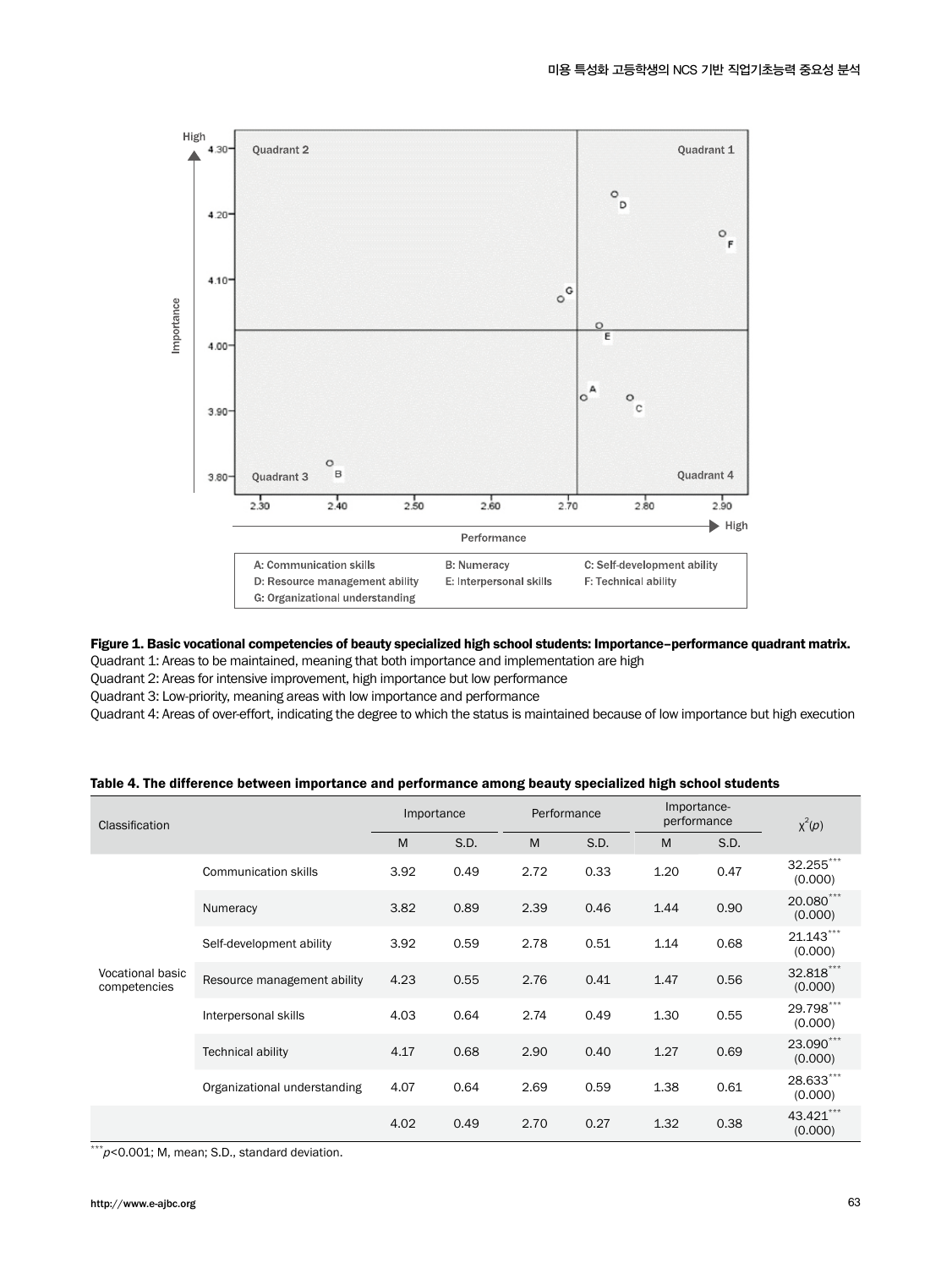초능력에 대한 중요도와 실행도가 모두 낮게 인식된 열등 영역으로 수 리능력이 나타났으며, 저 우선 순위에 해당되어 점진적인 개선이 필요 함을 의미한다. 4사분면은 직업기초능력에 대한 중요도는 낮지만 실행 도가 높게 인식된 과잉 영역으로 의사소통 능력과 자기개발 능력으로 나타났으며 불필요한 강점이므로 지속유지 관리가 필요함을 의미한다.

### 6. 미용 특성화 고등학교 학생의 직업기초능력 하위영역 중요도-실행도 사분면 매트릭스

미용 특성화 고등학교 학생의 직업기초능력 하위영역에서 중요 도-실행도 사분면을 살펴본 결과는 Table 6과 같으며, 사분면 매트 릭스는 Figure 2와 같다.



### Figure 2. Basic vocational competencies among beauty specialized high school students: importance–performance quadrant matrix.

Quadrant 1: Areas to be maintained, meaning that both importance and implementation are high

Quadrant 2: Areas for intensive improvement, high importance but low performance

Quadrant 3: Low-priority, meaning areas with low importance and performance

Quadrant 4: Areas of over-effort, indicating the degree to which the status is maintained because of low importance but high execution

|  |  |  |  |  | Table 5. Basic vocational competencies of beauty specialized high school students: importance-performance quadrant |  |  |
|--|--|--|--|--|--------------------------------------------------------------------------------------------------------------------|--|--|
|--|--|--|--|--|--------------------------------------------------------------------------------------------------------------------|--|--|

| Classification                   |                              |     | Importance (M) | Performance (M) | Quadrant      |
|----------------------------------|------------------------------|-----|----------------|-----------------|---------------|
| Vocational basic<br>competencies | Communication skills         | (A) | 3.92           | 2.72            | Overabundance |
|                                  | Numeracy                     | (B) | 3.82           | 2.39            | Low rank      |
|                                  | Self-development ability     | (C) | 3.92           | 2.78            | Overabundance |
|                                  | Resource management ability  | (D) | 4.23           | 2.76            | Maintenance   |
|                                  | Interpersonal skills         | (E) | 4.03           | 2.74            | Maintenance   |
|                                  | Technical ability            | (F) | 4.17           | 2.90            | Maintenance   |
|                                  | Organizational understanding | (G) | 4.07           | 2.69            | Concentration |

M, mean.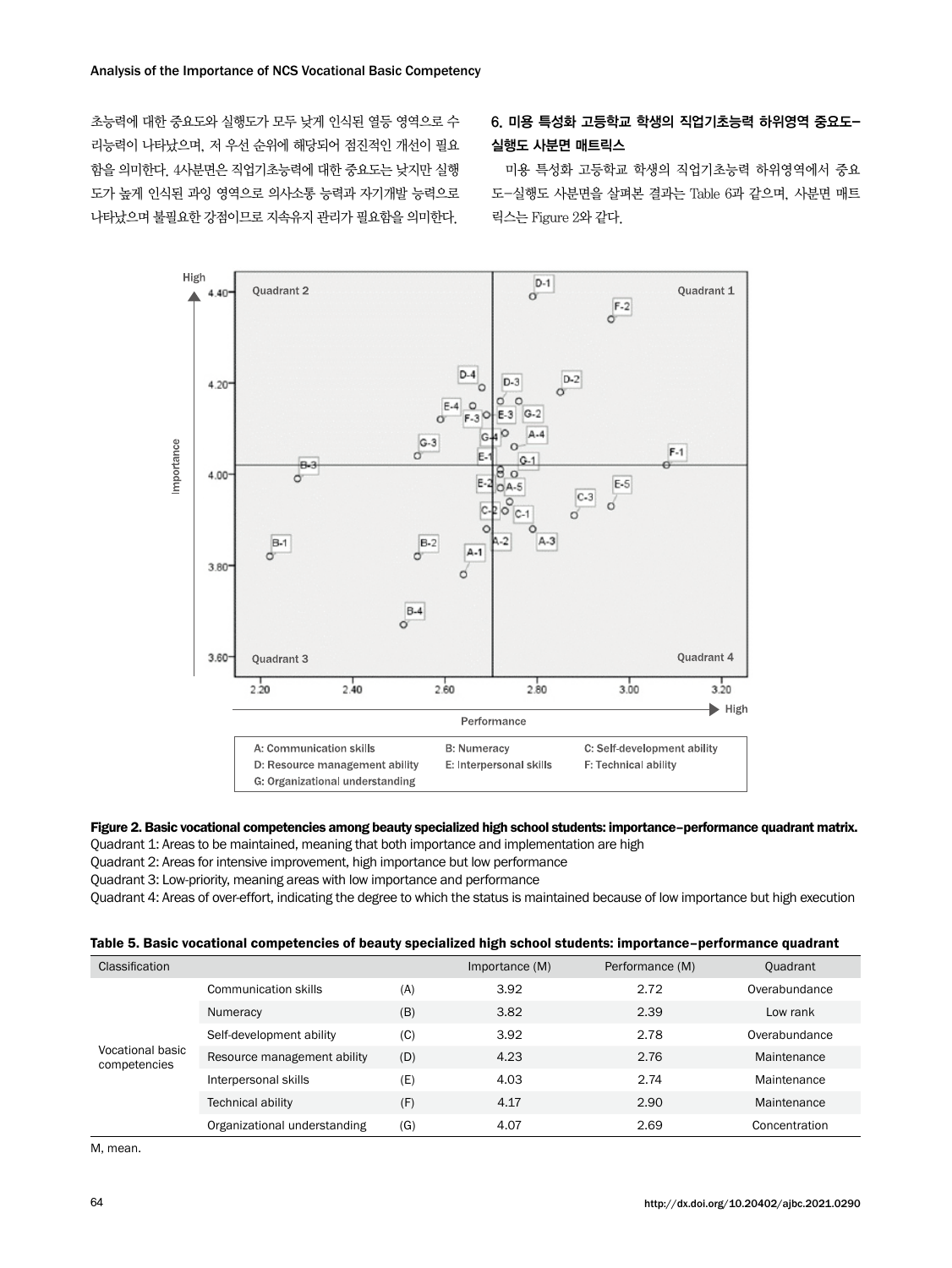1사분면은 직업기초능력에 대한 중요도와 실행도가 모두 높게 인 식된 강점 영역으로 의사소통 능력의 세부 영역 중 의사표현 능력 (A-4), 자원관리 능력의 하위 영역 중 시간관리(D-1), 예산관리(D-2), 물적자원관리(D-3)로 나타났으며, 기술능력의 하위 영역 중 기 술이해(F-1), 기술선택(F-2), 조직이해 능력의 하위 영역 중 조직체 제이해(G-2), 업무이해(G-4)으로 나타났으며, 이 영역의 지속적인 유지관리를 통하여 강점으로 강화시켜야 할 것으로 보였다.

2사분면은 직업기초능력에 대한 중요도는 높은 반면 실행도가 낮 게 인식된 약점 영역으로 자원관리 능력의 하위 영역 중 인적자원 관리(D-4), 대인관계 능력의 하위 영역 중 갈등관리(E-3)와 협상 (E-4)으로 나타났으며, 기술능력의 하위 영역 중 기술적용(F-3), 조 직이해 능력의 하위 영역 중 경영이해(G-3)로 나타났으며, 집중적으 로 개선의 노력이 필요함을 의미한다.

3사분면은 직업기초능력에 대한 중요도와 실행도가 모두 낮게 인 식된 열등영역으로 의사소통 능력의 하위 영역 중 문서이해(A-1)와 문서작성(A-4)으로 나타났으며, 수리능력의 하위 영역 중 기초연산 (B-1), 기초통계(B-2), 도표분석(B-3), 도표작성(B-4)으로 나타나, 저우선 순위에 해당되어 점진적인 개선이 필요하였다.

4사분면은 직업기초능력에 대한 중요도는 낮지만 실행도가 높게 인식된 과잉 영역으로 의사소통 능력의 하위 영역 중 경청(A-3)과 기초 외국어(A-5)로 나타났으며, 자기개발 능력의 하위 영역 중 자 아인식(C-1), 자기관리(C-2), 경력개발(C-3)로, 대인관계 능력의

|  |  |  | Table 6. Basic vocational competencies among beauty specialized high school students: importance-performance quadrant |  |  |  |  |  |
|--|--|--|-----------------------------------------------------------------------------------------------------------------------|--|--|--|--|--|
|--|--|--|-----------------------------------------------------------------------------------------------------------------------|--|--|--|--|--|

| Classification                  |                |                                                | Importance (M) | Performance (M) | Quadrant      |
|---------------------------------|----------------|------------------------------------------------|----------------|-----------------|---------------|
|                                 | 1              | Document comprehension<br>ability              | 3.78           | 2.64            | Low rank      |
| Communication                   | 2              | Document writing ability                       | 3.88           | 2.69            | Low rank      |
| skills (A)                      | 3              | Listening ability                              | 3.88           | 2.79            | Overabundance |
|                                 | 4              | Ability to express                             | 4.06           | 2.75            | Maintenance   |
|                                 | 5              | Basic foreign language skills                  | 4.00           | 2.72            | Overabundance |
|                                 | $\mathbf 1$    | Basic arithmetic ability                       | 3.82           | 2.22            | Low rank      |
|                                 | $\overline{2}$ | Basic statistical ability                      | 3.82           | 2.54            | Low rank      |
| Numeracy (B)                    | 3              | Chart analysis ability                         | 3.99           | 2.28            | Low rank      |
|                                 | $\overline{4}$ | Charting ability                               | 3.67           | 2.51            | Low rank      |
|                                 | 1              | Self-awareness ability                         | 3.94           | 2.74            | Overabundance |
| Self-development<br>ability (C) | $\overline{c}$ | Self-management ability                        | 3.92           | 2.73            | Overabundance |
|                                 | 3              | Career development ability                     | 3.91           | 2.88            | Overabundance |
|                                 | $\mathbf{1}$   | Time management skills                         | 4.39           | 2.79            | Maintenance   |
| Resource                        | $\overline{2}$ | Budget management ability                      | 4.18           | 2.85            | Maintenance   |
| management<br>ability (D)       | 3              | Material resource management<br>capability     | 4.16           | 2.72            | Maintenance   |
|                                 | $\overline{4}$ | Human resource management<br>ability           | 4.19           | 2.68            | Concentration |
|                                 | 1              | Teamwork ability                               | 4.01           | 2.72            | Overabundance |
|                                 | $\overline{2}$ | Leadership ability                             | 3.97           | 2.72            | Overabundance |
| Interpersonal<br>skills (E)     | 3              | Conflict management ability                    | 4.13           | 2.69            | Concentration |
|                                 | 4              | Negotiating ability                            | 4.12           | 2.59            | Concentration |
|                                 | 5              | Customer service ability                       | 3.93           | 2.96            | Overabundance |
|                                 | $\mathbf{1}$   | Technical understanding ability                | 4.02           | 3.08            | Maintenance   |
| <b>Technical</b><br>ability (F) | $\overline{2}$ | Skill selection ability                        | 4.34           | 2.96            | Maintenance   |
|                                 | $\mathsf 3$    | Technical understanding                        | 4.15           | 2.66            | Concentration |
|                                 | $\mathbf 1$    | International sense                            | 4.00           | 2.75            | Overabundance |
| Organizational                  | $\overline{2}$ | Organizational system<br>understanding ability | 4.16           | 2.76            | Maintenance   |
| understanding (G)               | 3              | Management understanding<br>ability            | 4.04           | 2.54            | Concentration |
|                                 | $\overline{4}$ | Work understanding ability                     | 4.09           | 2.73            | Maintenance   |

M, mean.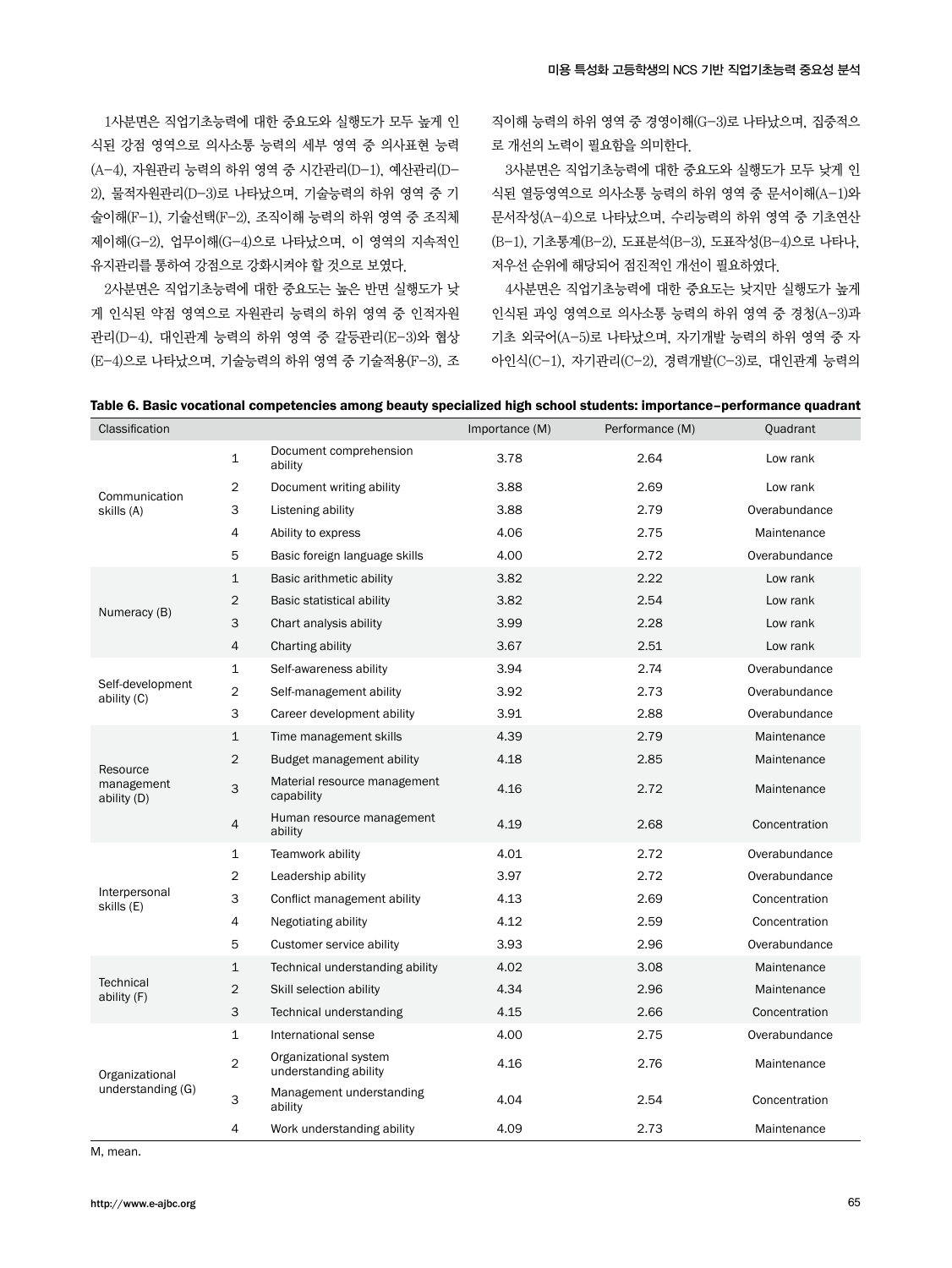하위 영역 중 팀웍(E-1), 리더십(E-2), 고객서비스(E-5)로 나타났 고, 조직이해 능력의 하위 영역 중 국제감각(G-1)으로 지속유지 관 리가 필요한 것으로 나타났다.

### **Discussion**

본 연구는 미용 특성화 고등학교 학생의 직업기초능력에 대한 중 요도와 실행도에 관한 인식을 조사한 연구의 결과를 바탕으로 다음과 같이 논의하고자 한다.

첫째, 미용 특성화 고등학교 학생은 직업기초능력에 대한 중요도 인식에 비해 실행도는 낮게 인식하는 것으로 나타났다. 중요도란 직 업기초능력에 대해 학생들이 실제 현장 직무를 수행하는 데 있어서 중요하다고 인식하는 정도를 말하며, 실행도는 직업기초능력 활동 이 실제로 현장에서 실행되는 인식 정도를 말한다. 이 결과는 Lee & Lee (2013)의 공업 계열 특성화 고등학교 학생의 직업기초능력에 대 한 인식조사와 일치하였으며, 중요도에 비해 실행도가 상대적으로 낮은 것은 학교 교육과정에서 직업기초능력과 관련된 활동이나 프로 그램이 부족하거나 직업기초능력과 관련된 활동이나 프로그램이 실 행되고는 있지만 학생들이 이것을 인지하지 못하고 있는 것으로 원인 을 분석하였다. 그러므로 미용 직무를 수행하는 데 필요한 직업기초 능력과 관련된 현장 중심 활동이나 프로그램 교육 과정을 점검하고 개선할 필요가 있다. 미용 특성화 고등학교 학생의 직업기초능력의 중요도와 실행도에서 수리영역이 가장 낮게 나타났다. 수리능력은 업무를 수행하면서 사칙연산 및 통계, 확률의 의미를 정확하게 이해 하고 이것을 업무에 적용하는 것으로 하위영역으로 사칙연산 및 계산 능력, 백분율, 평균, 간단한 확률 등을 계산하는 능력, 그리고 도표를 이해 작성능력 및 해석능력으로 구분 된다(Jung & Jang, 2008). 이 러한 본 연구 결과는 미용 분야가 수리능력에 대한 직무 연관성이 낮 은 것을 의미한다고 볼 수 있다.

둘째, 직업기초능력의 하위 영역으로 영역별 중요도와 실행도 간에 인식차이가 있는지 분석한 결과 모두에서 유의미한 차이(p<0.001)를 보였다. 이것은 미용 전공 특성화 고등학교 학생들이 직업기초능력의 하위 영역에 대한 중요성을 인식하는 것에 비해 실제로 현장에서 적 용하고 실행하는 것에 차이가 있다고 생각하는 것으로 보였다.

본 연구에서 직업기초능력 하위 영역에 속하는 의사소통 능력 중 요도는 의사표현 능력이, 실행도로 경청능력이 가장 높게 나타났다. NCS에 제시된 의사소통 능력이란 업무를 수행하면서 글을 읽고 말 을 들음으로써 상대방의 의견을 파악하고, 자신의 의사를 효과적으 로 전달하는 능력을 의미한다. 의사표현 능력이란 직장 상사에게 결 과를 보고하거나 고객에게 서비스를 전달하는 등의 업무를 수행함 에 있어서 자신이 뜻한 바를 표현하여 전달하는 것으로, 경청의 자세 가 수반되어야 한다. 특히 미용 종사자들은 업무 특성상 의사소통을 통한 고객과의 상호적 관계 형성과 집단 협업이 기업성과와 직결되 기 때문에 매우 중요하다고 하였다(Jin & Park, 2018). 이러한 의사 소통을 강화하기 위해 취업 전 자기소개서 작성과 면접 시뮬레이션 (simulation) 교육과 같은 취업캠프 프로그램을 일회성으로 시행하기 보다는 NCS 기반으로 학년별 접근이 필요하다. 또 의사소통에 있어 서 경청과 정보 내용을 상대방에게 정확히 전달할 것을 강조하였다 (Na, 2016).

자기개발능력 중요도로 자아 인식능력과 자기관리 능력, 실행도로 경력개발 능력이 높게 나타났다. Chang (2015)에 의하면 NCS 직업 기초능력표준 자기개발능력 교양 교과를 수강한 학생들이 수강하지 않은 학생들에 비해 수강 후 자기개발능력에 더 높은 설명력을 나타 내어, 실제 직장생활에서 발생할 수 있는 상황과 같은 사례를 통하여 학습하고 직접적으로 활동을 해 보는 것이 중요하다고 하였다.

대인관계 능력 중요도는 갈등관리 능력, 실행도는 고객서비스 능 력이 높게 나타났다. 직업 기초능력 요소 중 대인관계 능력은 업무로 접촉하는 사람들과 갈등을 잘 관리하여 원만하게 지낼 수 있는 능력 이라고 할 수 있으며 하위 요소로는 팀워크, 리더십, 갈등관리 그리 고 고객서비스 능력 등으로 구분되고 있다. 직업 기초 능력에서 대인 관계 능력은 직급이나 직종, 직무에 국한하지 않고 사회인에게 공통 적으로 요구되는 기본이 되는 능력이다(Lee & Im, 2017). 특히 미용 직종은 전문 기술인들이 모여 있는 집단으로서의 직업적 특성이 있어 동료 또는 선•후배 간의 갈등을 조율하는 데 필요하다. 또한 미용 업 무 특성상 고객과의 상호작용이 반드시 수반되어야 하므로, 고객서 비스 능력은 직무를 수행하는 데 있어서 매우 중요하다.

셋째, 미용 특성화 고등학교 재학생의 직업기초능력의 중요도-실 행도를 분석한 결과 1사분면은 중요도와 실행도 모두 높게 나타나 현 상 유지해야 할 영역으로 나타났다. 연구 결과에 의하면 자원관리능 력, 기술능력, 대인관계 능력이 해당하였으며, 하위 영역으로 의사소 통 능력 중 의사표현 능력, 자원관리 능력 중 시간관리, 예산관리, 물 적자원관리로 나타났으며, 기술능력 중 기술이해와 선택, 조직이해 능력 중 조직 체제와 업무이해를 확인 할 수 있었다. 이 영역은 현재 상태로의 지속적인 유지관리가 요구되며 더 나아가 이 능력을 더욱 강화해 나가야 할 것을 뜻한다.

2사분면은 중요도는 높으나 실행도는 낮게 나타나 집중적으로 개 선해야 할 영역을 말한다. 연구 결과에서는 조직이해능력이 해당하였 으며, 하위 영역으로 자원관리 능력 중 인적자원관리, 대인관계 능력 중 갈등관리와 협상으로 나타났으며, 기술능력의 하위 영역 중 기술 적용, 조직이해 능력 중 경영이해를 확인할 수 있었다. 이 영역은 인 적 또는 물적 투자를 통해 빠르게 집중적으로 개선되어야 할 것이다.

3사분면은 저순위로 중요도와 실행도 모두 낮게 나타난 영역을 말 한다. 본 연구 결과에서는 수리능력이 해당하였으며, 현재시점에서 우선 고려사항이 아님을 뜻한다.

4사분면은 과잉노력 영역으로 중요도는 낮지만 실행도는 높으므 로 현재 상태를 유지하는 정도를 의미한다. 본 연구 결과에서는 의사 소통 능력과 자기개발 능력이 해당 하였으며, 평가 속성에 대해 실행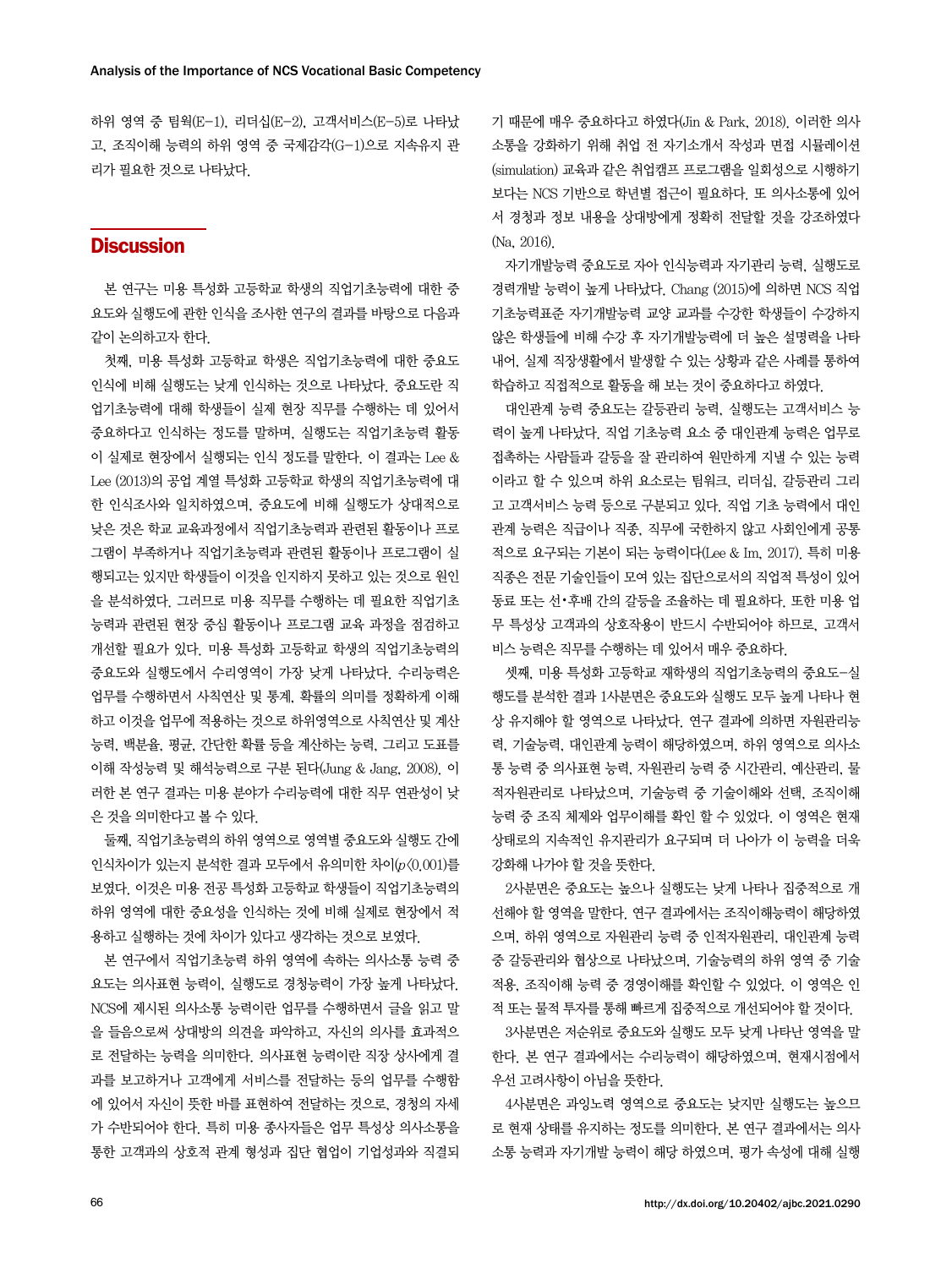도가 과잉 투자된 상태로 이 능력을 중요하게 생각하고 있지 않음을 뜻한다.

넷째, 미용 특성화 고등학교 재학생의 직업기초능력 하위영역 중 요도-실행도를 분석한 결과 중요도는 높지만 실행도는 낮게 나타나 가장 집중적인 개선이 필요한 2사분면에 자원 관리능력 중 인적 자 원관리 능력, 대인관계 능력 중 팀워크 능력과 협상 능력, 기술능력 중 기술적용 능력, 조직이해 능력 중 경영 이해와 업무이해 능력으로 나타났다. 저순위 영역을 나타낸 3사분면에서는 문서이해와 작성능 력, 기초연산, 기초통계, 도표분석 및 작성 능력으로 나타났다. 이렇 게 중요도-실행도 분석은 어렵고 복잡한 통계 기법을 사용하지 않고 도 평가 속성의 평균값과 매트릭스만으로 결과를 시각적으로 표현됨 으로 빠르고 편리하게 분석하는 이상적인 평가 도구로 활용되고 있다 (Lee & Lee, 2013).

본 연구에서 유지해야 할 영역으로 자원관리 능력, 기술능력, 대인 관계 능력이 해당하였으며, 하위 영역으로 의사 표현, 시간 관리, 예 산관리, 물적 자원관리, 기술 이해 및 선택, 조직 체제 및 업무 이해 능력이 포함되어 현재 상태로 지속적인 유지관리가 요구되며 강화해 나가야 할 영역임을 의미하였다. 개선해야 할 영역으로 조직이해 능 력이 해당하였으며, 하위 영역으로 인적 자원능력, 갈등관리, 협상, 기술적용 능력으로 나타나 개선이 시급한 하위 영역을 확인할 수 있 었으며 이에 대한 집중적인 투자가 필요함을 인식할 수 있었다.

# **Conclusion**

이처럼 본 연구에서는 미용 특성화 고등학교에 재학 중인 학생들이 직업인으로서 갖추어야 할 직무능력으로 직업기초능력의 중요도와 직 무수행능력 실행도에 관한 내용을 살펴보았다. 직업기초능력이란 직 업 현장에서 필수적으로 요구되는 지식과 기술, 태도 및 경험 등을 포 함하는 것으로 미용 직무를 기반으로 직무를 실행하는 데 필요한 능력 을 말한다. 연구 결과에서 미용 특성화 고등학교 학생들이 직업기초능 력 및 하위 영역에 대해 중요도 보다 실행도를 낮게 인식하는 것은 실 제로 현장에서 적용하고 실행하는 것에 차이가 있다고 생각하는 것으 로 보였다. 이러한 결과로 미용 직무를 수행하는 데 필요한 직업기초 능력과 관련된 현장 중심 활동이나 프로그램 교육 과정을 점검하고 개 선할 필요가 있다고 사료된다.

연구 결과에 의하면 개선해야 할 영역으로 조직 이해 능력이 해당 하였으며, 하위 영역으로 인적 자원 능력, 갈등관리, 협상, 기술 적용 능력으로 나타나 개선이 시급함을 확인할 수 있었으며 이 영역에 대한 집중적인 투자가 필요함을 확인할 수 있었다. 조직이해 능력은 일상적 인 직장생활에 요구되는 조직의 체제와 경영 및 국제 감각으로 구성되 어 있다. 직업인은 직장이라는 조직에 소속되어 조직의 경영, 체제, 업 무 등의 구성요소와 조직 환경을 이해할 수 있어야 하며, 이것을 기초 로 하여 자신의 업무를 파악하고 국제적인 감각을 키우는 능력을 키워 야 한다. 선행연구에 의하면 대학생의 자기효능감이 조직 이해 능력에 긍정적인 영향을 준다고 하였다(Lee & Jeong, 2015). 자기효능감이란 개인이 어떤 결과를 이루기 위해 요구되는 행동을 성공적으로 수행할 수 있는 신념이며 능력을 말한다(Bandura, 1982). 사회적 자기효능감 을 높게 지각하는 대학생일수록 주변의 도움을 통해 좋은 정보를 제공 받고, 스스로 적극적으로 구직준비 행동을 할 수 있으며(Lee & Lee, 2017; Park et al., 2020), 이러한 행동은 조직 환경을 이해하고 업무 를 파악하는 데 도움이 될 것으로 생각된다.

선행연구에 의하면 자기효능감을 향상시키기 위한 방법으로 플립 러닝(flipped learning) 교수법 사용을 제시하였다. Flipped learning 이란 동영상 강의를 제작하여 수강학생들이 희망하는 시간과 장소에 서 수업 내용을 사전에 학습하게 하고, 대면 수업에서 사전 학습 정도 를 평가한 후 습득한 지식을 바탕으로 다양한 협력학습으로 학습과제 를 해결하는 학습방법으로 간호대학생(Lee & Eun, 2016)과 체육학 과 대학생(Kim et al., 2014)의 자기효능감을 향상시키는데 효과적인 교수법임을 확인되었다. 온라인 사전 학습을 통한 선행 지식을 대면 수업에서 실제 임상 사례 적용을 통해 문제를 해결할 수 있도록 하여 성취의 경험을 갖게 하였다. 교수자는 협력학습 시 팀별로 학습활동 이 잘 이루어지도록 조력자 역할을 해야 하며, 학생들은 팀 별 학습활 동을 통해서 도출된 결과를 발표하고 피드백을 제공받음으로써 대리 경험을 통해 자기효능감을 형성하게 된 것이라고 분석하였다. 따라서 이론과 실기 수업이 혼용되는 미용 교과목에 flipped learning을 활용 하여 자기효능감을 매개로 하여 조직 이해 능력을 강화 시킨다면 미 용 특성화 고등학생들의 산업 현장 적응에 도움이 될 것으로 기대한 다.

This work is a part of the Bobae Kim's M.S. thesis at the Sungkyul University, Anyang-si, Gyeonggi-do, Korea.

### Author's contribution

The introduction, research methods, analysis of results, and references were drafted by BK, HC, and JL reinterpreted this, comparatively analyzed the results, and added references.

#### Author details

Bobae Kim (Teacher), Department of Beauty, Jeongam Beauty High School, 225, Wangsan-ro, Dongdaemungu, Seoul 02490, Korea; Jaeeun Lee (Visiting Professor), Department of Beauty Design, Sungkyul University, 53, Seonggyeoldaehak-ro, Manan-gu, Anyangsi, Gyeonggido 14097, Korea; Haejung Chon (Professor), Department of Beauty Design, Sungkyul University, 53, Seonggyeoldaehakro, Manan-gu, Anyang-si, Gyeonggi-do 14097, Korea.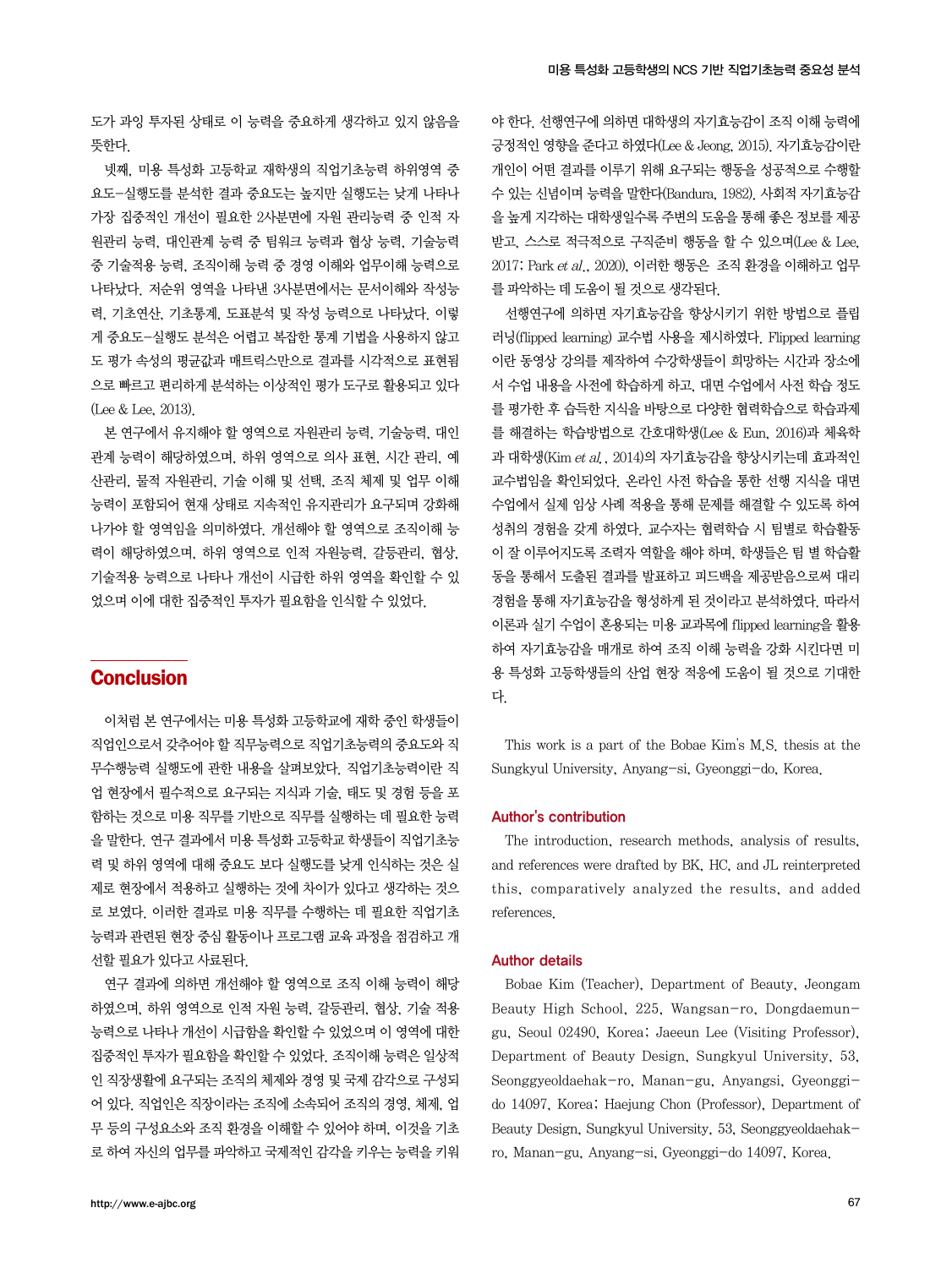# **References**

- Bandura A. Self-efficacy mechanism in human agency. American Psychologist, 37: 122-147, 1982.
- Chang SY. The improving effects of self-development capacity in general education on the national competency standards. Journal of Vocational Education & Training, 18: 179-209, 2015.
- Hahm SY, Eun TU. Importance and validity on evaluation framework of problem solving competencies in teen & up by meister and specialized vocational high school teachers and industries. The Korean Journal of Technology Education, 14: 1-20, 2014.
- Hahm Y. Effects of meister high school and specialized vocational high school' students on career maturity in problem solving ability domain of test for enhanced employ ability & upgraded proficiency. Journal of Fisheries and Marine Sciences Education, 26: 597-610, 2014.
- Jung KS, Jang YS. Plans improving the employability of university student by developing basic job skills: Duksung Women's University. Journal of Social Science, 15: 109- 139, 2008.
- Jin DH, Park EJ. Communication, organizational trust, and innovative behavior of make up employees in the 20-30s. Asian Journal of Beauty and Cosmetology, 16: 359-368, 2018.
- Kim NI, Chun BA, Choi JI. A case study of flipped learning at college: focused on effects of motivation and self-efficacy. Journal of Educational Technology, 30: 467-492, 2014.
- Kim S, Kwon Y, Shin J. A study for promoting key competencies of college students. Korean Corporation Management Review, 42: 57-77, 2012.
- Kim Y, Park EJ. Learning system, job competency, and curriculum of college of beauty and NCS-based learning. Asian Journal of Beauty and Cosmetology, 15: 445-455, 2017.
- Lee AH, Lee JD. The structural relationship between occupational basic ability, positive psychological capital, social self-efficacy, employability of college students. CNU Journal of Educational Studies, 38: 59-79, 2017.
- Lee B, Ahn J. A study on teacher's perceptions of the operative improvement of secondary vocational education institutions for the qualitative growth of high school graduate's employment. Journal of Vocational Education

& Training, 17: 55-79, 2014.

- Lee JH, Im SH. The effect of interpersonal relations ability of college students on basic skills. Industry Promotion Research, 2: 51-56, 2017.
- Lee SM, Lee CH. A research on the perception of the key competencies of the students in the specialized technical high school by applying importance-performance analysis (IPA). The Korean Journal of Technology Education, 13: 1-20, 2013.
- Lee MO, Jeong WC. A study on the relationship of self-efficacy to organizational understanding in college students. Journal of Korean Society of Oral Health Science, 3: 35- 40, 2015.
- Lee YS, Eun Y. The effect of the flipped learning on selfefficacy, critical thinking disposition, and communication competence of nursing students. The Journal of Korean Academic Society of Nursing Education, 22: 567-576, 2016.
- Mo JH. The effects of basic occupational competence on major satisfaction and participation continuity intention in beauty industry. Journal of the Korean Society of Design Culture, 26: 185-192, 2020.
- Na EM. Examination on communicative competency in the basic workplace skills of NCS and direction of communication education in universities. Writing Research, 28: 93-122, 2016.
- Oh SJ. Differences in perception on basic occupational competence and preparatory behaviors for employment according to major fields in beauty art. Jounal of The Korean Society of Cosmetology, 26: 241-249, 2020.
- Park DY, Hwang YA. Development of the test based on bars to measure core competency level for vocational high school students. Journal of Agricultural Education and Human Resource Development, 41: 29-48, 2009.
- Park JE, Jin BW, Park EJ. Knowledge sharing between beauty industry workers based on general individual and organizational characteristics. Asian Journal of Beauty and Cosmetology, 18: 79-93, 2020.
- Park MA, Lim YS, Chon HJ. A study on the relationship between NCS education-based job basic capability and progress level of students at beauty specialization high school. Journal of Holistic Convergence Education, 23: 47-64, 2019.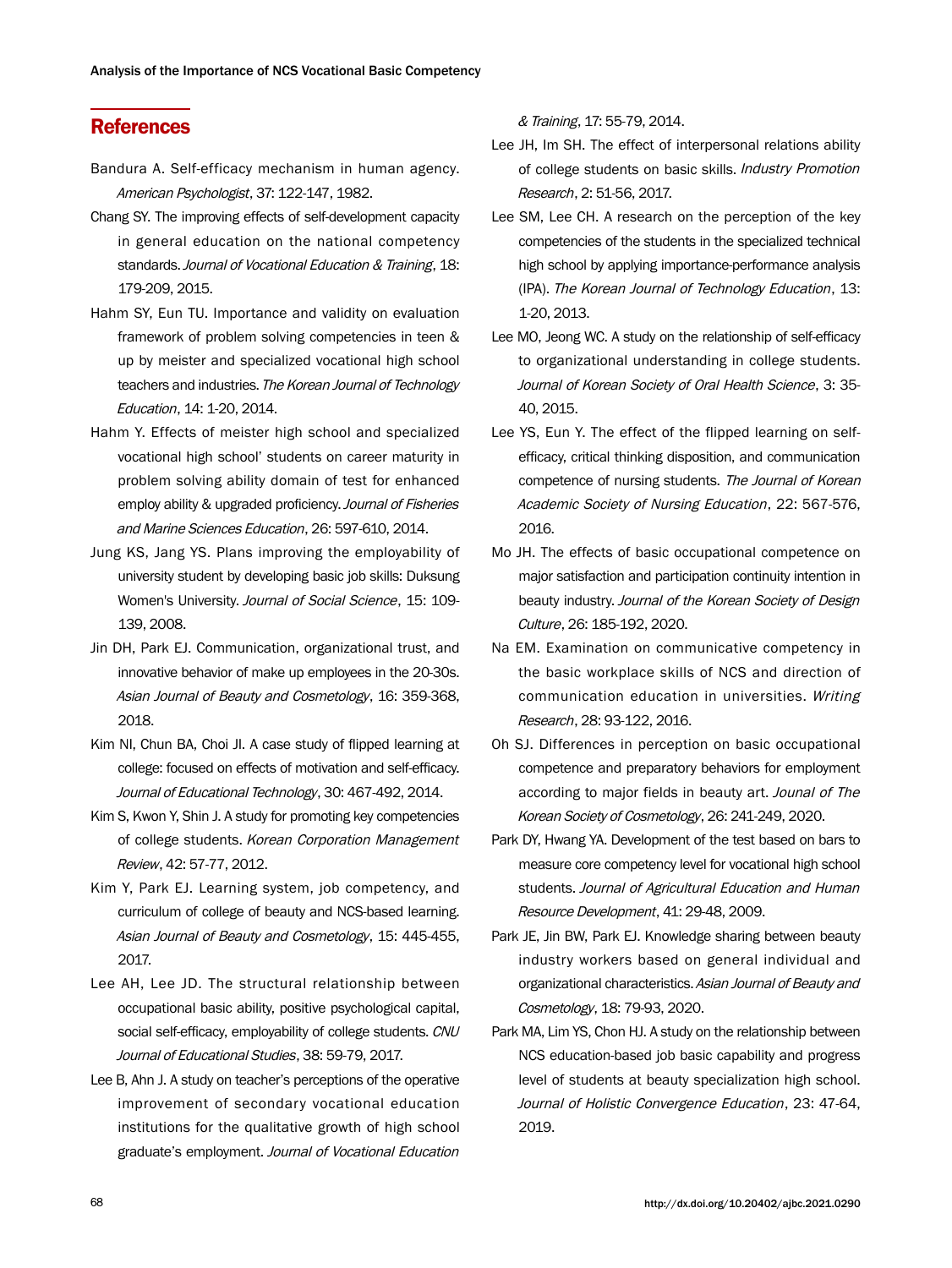#### 국문초록

# 미용 특성화 고등학생의 NCS 기반 직업기초능력 중요성 분석

김보배<sup>1</sup>, 이재은<sup>2</sup>, 전해정<sup>2\*</sup> 1 정암미용고등학교 미용과, 서울, 한국  $^{2}$ 성결대학교 뷰티디자인학과, 경기도 안양시, 한국

목적: 본 연구의 미용 특성화 고등학생의 국가직무능력표준(NCS)에 기반한 직업기초능력에 대한 중요도와 실행도에 관한 분석을 통하여 미용 산업 현장에서 효과적으로 활용될 수 있는 직무역량을 강화할 것을 목적으로 한다. 방법: 2021년 3월 22일부터 4월 20 일까지 서울에 소재한 미용 특성화 고등학교에 재학 중인 학생 158명을 대상으로 조사를 하였다. 연구방법으로 빈도분석, 요인분 석, 신뢰도분석, 상관관계분석, 단순회귀분석을 실시하였으며, 직업기초능력의 중요도-실행도 분석(IPA)을 사분면 매트릭스를 통 해 시각화하였다. 결과: 분석 결과 조직 이해 능력이 개선해야 할 부분으로 나타났으며, 하위 영역으로 인적 자원 능력, 갈등관리, 협상, 기술 적용 능력으로 나타나 개선이 시급한 부분을 확인할 수 있었으며 이 영역에 대한 적극적인 투자가 필요함을 확인할 수 있었다. 사회적 자기효능감을 높게 인지할수록 주위 사람들에게 더 나은 정보를 제공받고, 구직 준비능력이 향상되며 조직 이해 능 력에 긍정적인 영향을 미치는 것으로 나타났다. 결론: 선행연구에 의하면 대학생의 자기효능감이 조직 이해 능력에 긍정적인 영향 을 준다고 하였으며, 플립 러닝(flipped learning) 교수법을 사용하여 자기효능감이 향상된 것을 확인하였다. 이론과 실기 수업이 혼 용된 미용 교과목에 flipped learning을 활용하고, 자기효능감을 매개로 조직 이해 능력을 강화함으로써 미용 특성화 고등학생의 산 업 현장 적응에 도움이 될 것으로 기대한다.

핵심어: 미용 특성화 고등학교, NCS 직업기초능력, 중요도 실행도 분석, 조직 이해 능력, 자기효능감

#### 참고문헌

김남익, 전보애, 최정임. 대학에서의 거꾸로 학습(Flipped learning) 사례 설계 및 효과성 연구: 학습동기와 자아효능감을 중심으로. 교육공학연구, 30: 467-492, 2014.

김선희, 권영심, 신지숙. 전문대학 재학생의 직업기초능력 증진을 위한 운영 방안 연구. 기업경영연구, 42: 57-77, 2012. 김영래, 박은준. 미용학과 NCS 기반 학습의 학습체계, 직무능력, 교육과정에 관한 연구. 아시안뷰티화장품학술지, 15: 445-455, 2017.

나은미. NCS 직업기초능력으로서 의사소통능력의 검토와 대학에서 의사소통교육의 방향. 작문연구, 28: 93-122, 2016. 모정희. 직업기초능력이 뷰티 전공만족 및 미용지속의사에 미치는 영향. 한국디자인문화학회지, 26: 185-192, 2020. 박동열, 황영아. 전문계 고교생의 직업기초능력 진단도구 개발. 농업교육과 인적자원개발, 14: 29-48, 2009.

박미애, 임연실, 전해정, 미용특성화고등학교 학생의 NCS교육기반 직업기초능력과 진로결정수준 관계, *홀리스틱융합교육* 연구, 23: 47-64, 2019.

박정은, 진병운, 박은준. 미용서비스업 종사자의 특성에 따른 지식공유. 아시안뷰티화장품학술지, 18: 79-93, 2020. 오수정. 미용전공 분야별 직업기초능력에 대한 인식과 취업준비 행동의 차이. 한국미용학회지, 26: 241-249, 2020. 이미옥, 정원창. 일부대학생들의 자기효능감과 조직이해능력에 대한 관계 연구. *한국구강보건과학회지*, 3: 35-40, 2015. 이병욱, 안재영. 고졸 취업의 질적 성장을 위한 중등 직업교육기관의 운영 개선에 대한 교원의 인식 조사 연구. 직업능력개

발연구, 17: 55-79, 2014.

이상명, 이창훈. 중요도-실행도 분석(IPA)을 통한 공업계열 특성화고등학교 학생의 직업기초능력에 대한 인식조사. 한국 기술교육학회지, 13: 1-20, 2013.

이영실, 은영. 플립러닝을 적용한 수업이 간호대학생의 자기효능감, 비판적 사고능력, 의사소통능력에 미치는 효과. 한국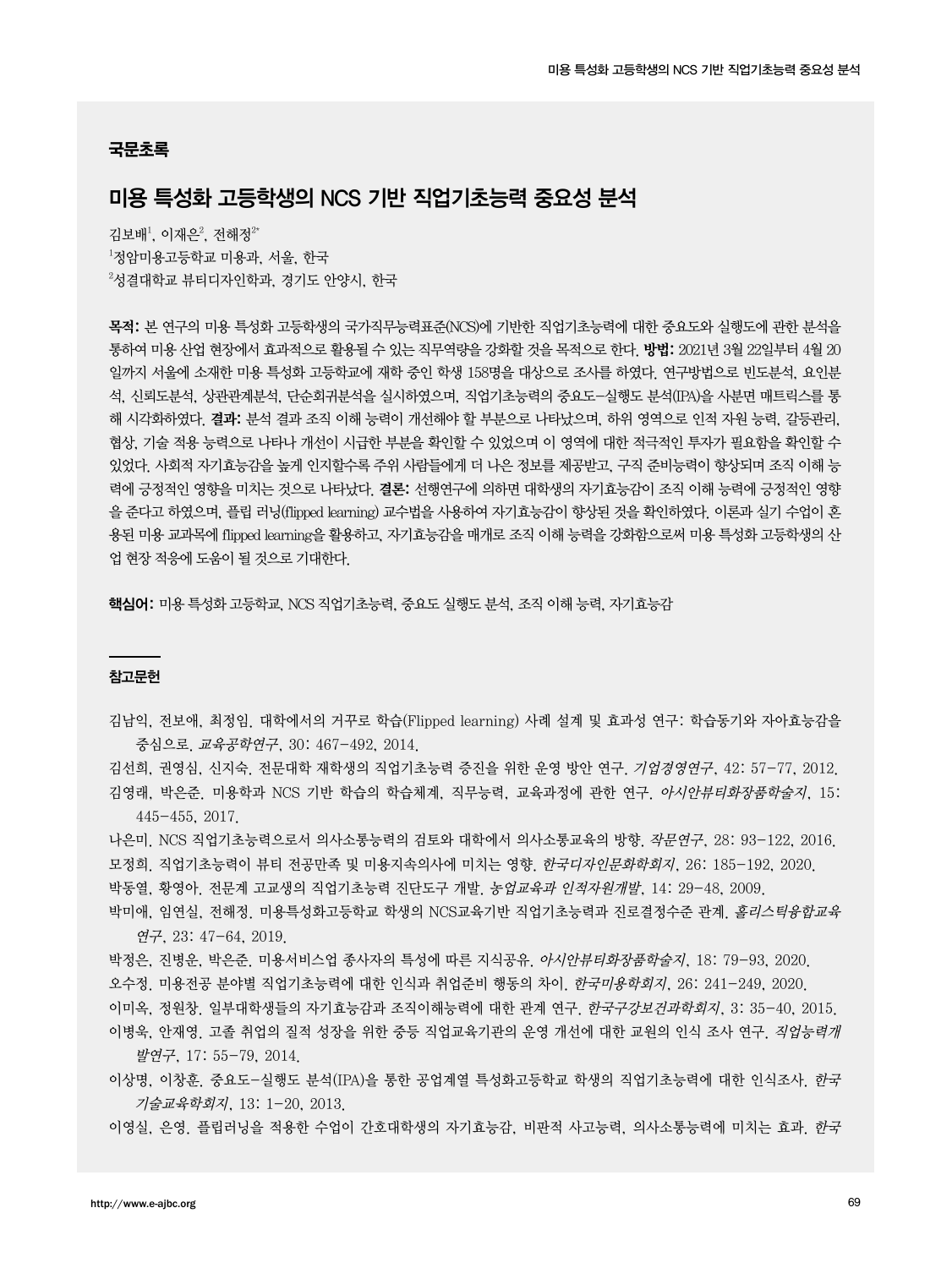간호교육학회지, 22: 567-576, 2016.

- 이애화, 이재도. 전문대학생의 직업기초능력, 긍정심리자본, 사회적 자기효능감, 고용가능성의 구조적 관계. 교육연구논 총, 38: 59-79, 2017.
- 이재한, 임상호. 대학생의 대인관계능력이 직업기초능력에 미치는 영향. 산업진흥연구, 2: 51-56, 2017.
- 장수연. NCS 직업기초능력의 자기개발능력 교양교과 수강유무에 따른 자기성찰능력과 진로준비행동 증진 효과검증. 직업 능력개발연구, 18: 179-209, 2015.
- 정기섭, 장영수. 직업기초능력 제고를 통한 대학생 취업능력 향상 방안: 덕성여자대학교를 중심으로. 사회과학연구, 15: 109-139, 2008.
- 진동희, 박은준. 20-30대 메이크업 종사자의 커뮤니케이션, 조직신뢰, 혁신행동에 관한 연구. 아시안뷰티화장품학술지, 16: 359-368, 2018.
- 함승연. 직업기초능력평가 문제해결능력이 마이스터고 및 특성화고 학생의 진로성숙도에 미치는 영향. 수산해양교육연구, 26: 597-610. 2014.
- 함승연, 은태욱. 직업기초능력평가 문제해결능력 평가틀에 대한 마이스터고 및 특성화고 교사와 산업체의 중요도와 타당 도. 한국기술교육학회지, 14: 1-20, 2014.